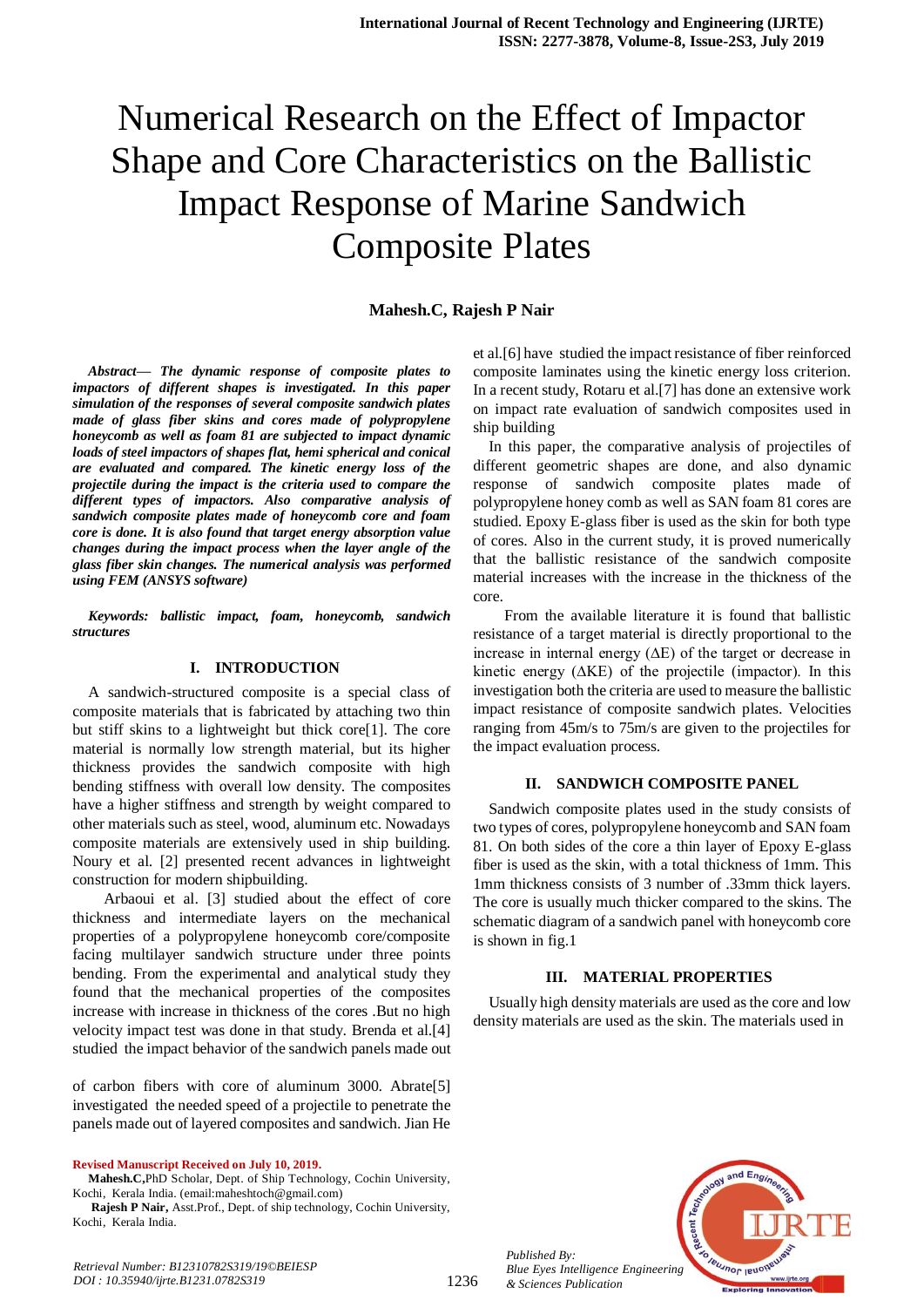# **Numerical Research on the Effect of Impactor Shape and Core Characteristics on the Ballistic Impact Response of Marine Sandwich Composite Plates**

| <b>Table I. Material properties</b> |                |  |
|-------------------------------------|----------------|--|
| <b>Material used</b>                | <b>Density</b> |  |
|                                     | $(Kg/m^3)$     |  |
| EpoxyE-glass                        | $2x10^5$       |  |
| Honeycomb(Polypropylene)            | 80             |  |
| Foam (Polystyrene)                  | 81             |  |
| Structural steel                    | 7850           |  |

the current study are shown in tableI.



Sandwich panel **Fig1. Sandwich composite panel**

# **IV. RESULTS AND DISCUSSION**

All the analysis are done numerically and ACP(pre) solver from ANSYS 16.2 is used for making the sandwich composite plates and the analyses are done by ANSYS AUTODYN PrePost

*A. Comparative analysis of impactor shapes on the dynamic response of sandwich plates* 

Impactors with three different geometric shapes are used for the ballistic impact on the sandwich plates. The impactor shapes are flat, hemispherical and conical as shown in fig.2.The type of sandwich plate used is having a 15mm thick honeycomb core and 1mm thick Epoxy E- glass fibre on both sides of the core. The 1mm thick E-glass layer consists of 3 number of .33 mm thick layers. The diagrammatic sketch is shown in fig.3

TableII shows the kinetic energy loss of the impactors during the ballistic impact. The energy loss is calculated at six different velocities i.e. 45m/s, 50m/s, 55m/s, 60m/s, 65m/s and 70m/s respectively.



**Fig.2 Flat, hemispherical and conical impactors**





# **Fig3.Flat projectile hitting a sandwich composite**

**TableII: Kinetic energy loss during the impact**

| <b>Velocity</b> | TableII: Kinetic energy loss during the impact<br>Hemispherical | Conical        | Flat           |
|-----------------|-----------------------------------------------------------------|----------------|----------------|
| (m/s)           | $\Delta KE(J)$                                                  | $\Delta KE(J)$ | $\Delta KE(J)$ |
| 45              | 247                                                             | 361            | 153            |
| 50              | 275                                                             | 423            | 170            |
| $\overline{55}$ | 303                                                             | 488            | 196            |
| 60              | 336                                                             | 543            | 224            |
| 65              | 369                                                             | 616            | 265            |
| 70              | 377                                                             | 682            | 302            |

The variation in the kinetic energy loss with velocity for hemispherical, conical and flat projectiles are shown in fig4. More kinetic energy loss of the projectile more means, the target plates absorbs more internal energy during the impact process. Thus the effect on the target plate will be less during the impact and it will cause less damage on the plate compared to projectiles with less kinetic energy loss. From the graph it is evident that conical projectile is having the highest energy loss and flat projectile is having the lowest energy loss at all impact velocities. So flat projectile is more destructive in nature compared to conical and hemispherical ones.



**Fig.4. Energy loss of impactors during high velocity impact**



*Published By:*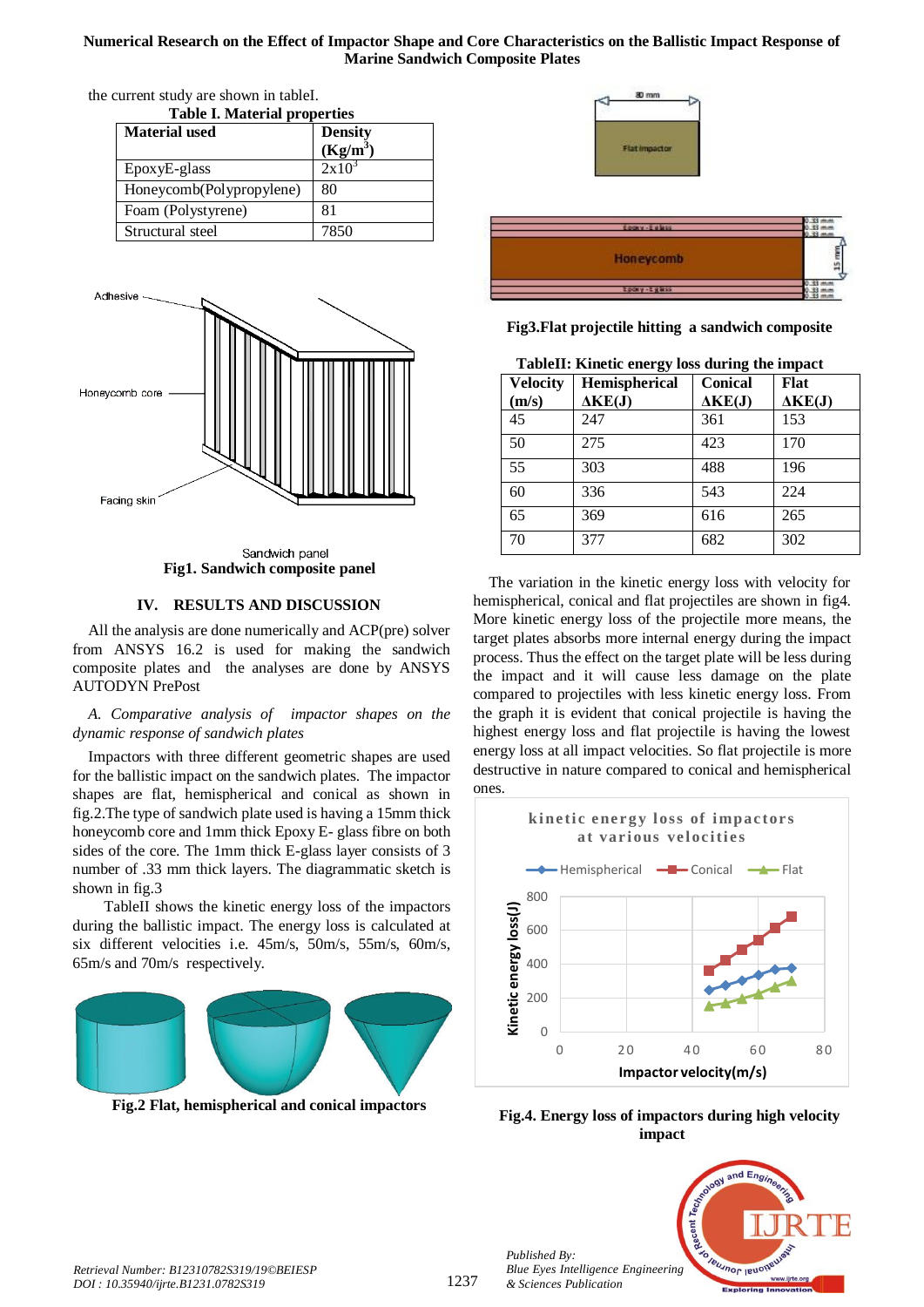The deformation of the sandwich plate with a flat shaped impactor is shown in fig.5



#### **Fig5. Plate deformation with the flat impactor**

*B. Comparative analysis of sandwich composites made of honeycomb core and foam core*

Here two cases are analyzed. In the first case sandwich composite plates with honeycomb core and foam cores of same thickness are impacted with projectiles of different geometric shapes. And in the second case sandwich plates made of honeycomb core and foam core of different core thickness are studied during the impact with a flat nose shaped projectile.

## *Case 1: Sandwich plates of same core thickness under impactors of different geometric shapes*

When sandwich plates made of honeycomb core of 15mm thickness and foam core of same thickness are impacted with a hemispherical projectile, the energy absorption details of the plates are shown in fig.6



**Fig6.Energy absorbed during impact with a hemispherical projectile**

From the graph it is evident that at all velocities foam core is absorbing more energy compared to honeycomb core. Even though the difference is very small, it can be inferred that foam core is having better ballistic properties compared to honeycomb.

Fig.7 and fig.8 show the results of ballistic impact with conical and flat impactor respectively. They also show that sandwich composites with foam core are better against ballistic impact compared to honeycomb sandwich composites



**Fig7.Energy absorbed during impact with a conical projectile**



## **Fig.8. Energy absorbed during impact with a flat projectile**

*Case 2: Sandwich plates of different core thicknesses under impactor of same geometric shape*

In this case, to compare honeycomb and foam, different core thicknesses of 10mm, 15mm, 20mm and 25mm are used for both honeycomb and foam. The plates are impacted with a flat projectile of velocity 75m/s. The results are shown in tableIII.



*Published By: Blue Eyes Intelligence Engineering & Sciences Publication*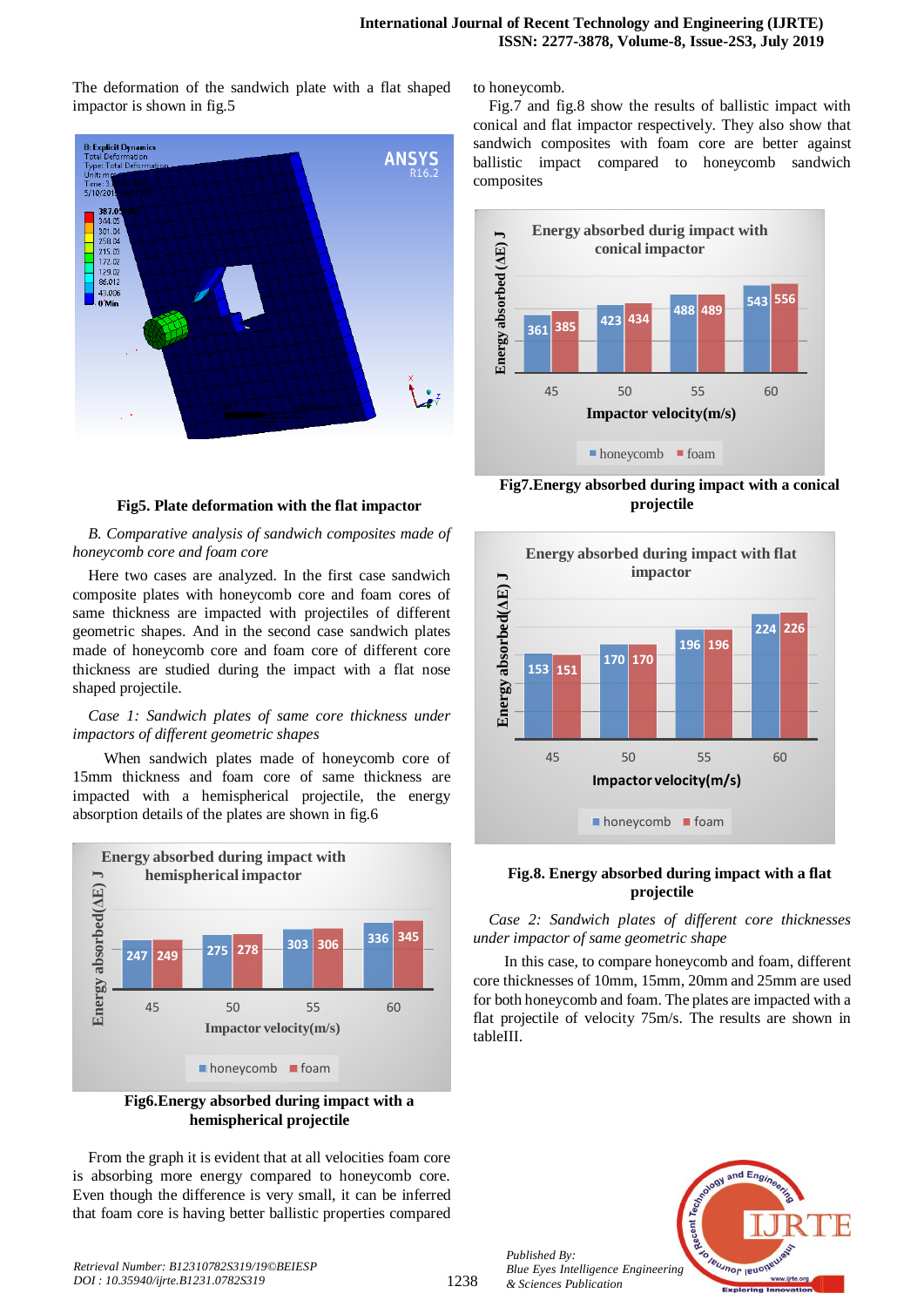## **Numerical Research on the Effect of Impactor Shape and Core Characteristics on the Ballistic Impact Response of Marine Sandwich Composite Plates**

| Core<br>thickness<br>(mm) | Honeycomb<br>$\Delta E(J)$ | Foam<br>$\Delta E(J)$ |
|---------------------------|----------------------------|-----------------------|
| 10                        | 340                        | 342                   |
| 15                        | 342                        | 343                   |
| 20                        | 367                        | 369                   |
| 25                        | 392                        | 394                   |

**Table III.Energy absorption at different core**  <u>thiolenogog</u>

Figure9 shows the comparison of energy absorption values of honeycomb and foam at different core thicknesses. From the graph it is verified that at all these thicknesses sandwich composites made of foam cores are slightly better in ballistic properties compared to sandwich composites made of honeycomb core.



**Fig9. Energy absorption at different core thicknesses**

Arbaoui[3] used bending test to show that mechanical properties increase with increase in core thickness. The mechanical properties measured in that study were facing stress, core shear stress, bending stiffness, shear modulus shear stiffness etc.But no high velocity impact on sandwich composites was done in that study.

## *C. Effect of ply angle on target plate energy absorption during ballistic impact*

The skin of the sandwich composite laminate consists of a number of layers bonded together by resign in the thickness direction. Properties of the laminate can be altered by orientation of fibers in each lamina. In this study, sandwich skin thickness of 1mm consists of 3 layers of .33mm thick layers are used as shown in fig.3.

**Table IV. Energy absorbed at different ply angles**

| ply angle<br>(degree) | $\Delta E(J)$ |
|-----------------------|---------------|
| 0                     | 116           |
| 15                    | 88            |
| 30                    | 126           |
| 45                    | 94            |
| 60                    | 85            |
| 75                    | 96            |
| 90                    | 83            |

Jian He et.al [6] analyzed the relationship between ply angle and target plate energy absorption in the case of composite laminates. They studied the impact response of the panels at  $0^0$ ,  $30^0$ ,  $45^0$  and  $90^0$  angles and found that highest kinetic energy loss for the projectile happens at  $0^0$  angle.

In the current study when the ply angle is changed from  $0^0$ to  $90^{\circ}$  at equal intervals the resulted energy absorption is shown in table IV. The fig.10 is the graph showing the relationship between ply angle and energy absorption of the composite. From the graph it can be seen that the energy absorption of the plate changes with change in ply angle and maximum energy absorption happens at  $30^0$  ply angle. It is due to the fact that when the ply angle changes, the strain rate strengthening effects also changes.



**Fig.10.Energy absorbed at different ply angles**

E-glass layer at  $30^0$  ply angle, constructed in ANSYS ACP(Pre) is shown in fig.11



**Fig11. E-glass fiber layer at 300 ply angle**

# **V. CONCLUSION**

In this paper, the dynamic response of sandwich composite laminates are simulated under high velocity impacts. Under high velocity impacts the loss of kinetic energy of the projectiles and increase in internal energy of the composite plates are evaluated and compared. Results show that energy absorption of the plates increases linearly with increase in velocity of impact. And as the core thickness increases, the

energy absorption increases non linearly.

*Published By:*